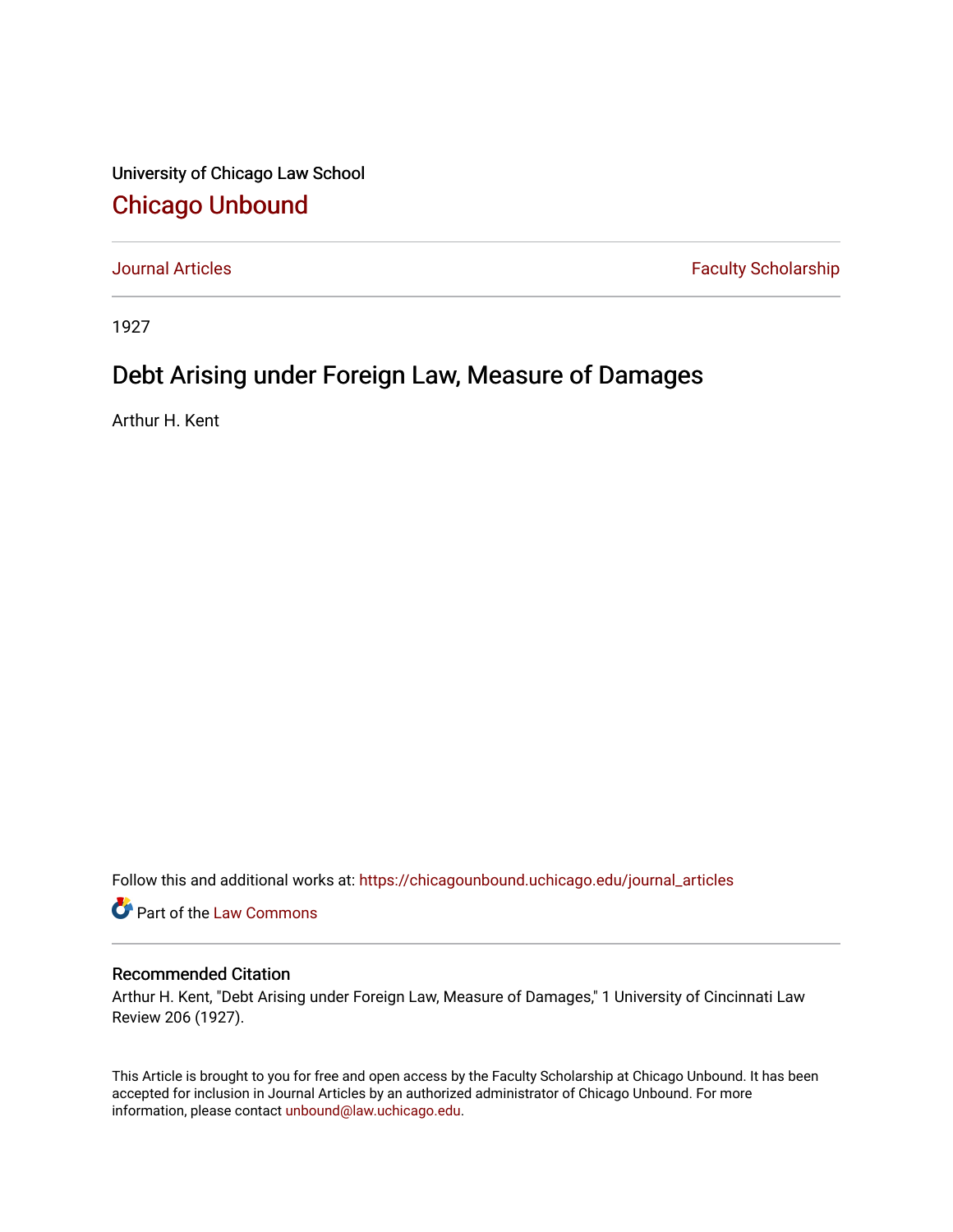Law was to establish uniformity of decision throughout the various states. There seems to be little room for doubt that the framers of the act intended, through *Section* 28, to settle this particular conflict adversely to the Massachusetts rule.

The cases as they stand leave the Ohio rule in conflict with the prevailing construction of the Negotiable Instruments Law. Nor can the law of Ohio upon this question be deemed to be finally settled until our courts have considered the application and effect of the provisions of the act which have been above set forth.<sup>30</sup> And the question is not without practical importance, as shown by the frequency with which cases involving it arise in the various jurisdictions. ARTHUR H. KENT.

### CONTRACTS-DEBT **ARISING UNDER** FOREIGN LAW-**MEASURE OF DAMAGES**

Suit was brought **by** Humphrey to reach and apply to a debt due to him from a German bank money seized **by** the Alien Property Custodian and paid into the Treasury of the United States. Humphrey, an American citizen, had deposited money, payable on demand, in this German bank, and demanded it on or about June 12, 1915. The bank refused payment under a moratorium privilege, and this suit was brought in July, 1921, under the Trading with the Enemy Act. $\iota$  The obligation was payable in Germany in German marks. The District Court ruled that the damages should be measured in terms of dollars at the rate of exchange current when the demand was made. This measure was favorable to the plaintiff, by reason of the fact that the mark had greatly depreciated between the date of the demand and the date on which the action was brought. Judgment for the plaintiff was affirmed in the Circuit Court of Appeals.<sup>1</sup> The Supreme Court granted a writ of certiorari in order to determine whether the time fixed for the translation into dollars was correct.

3 °See particularly the North. Dakota case of First Nat. Bank v. Radke, note 24, *supra,* in which the court held that its earlier decision in Holbert v. Weber, note 22, *supra,* which adhered to the Massachusetts rule under the **N.** I. *L.,* would not be followed, because neither sec. 24 nor sec. 28 of the **N.** I. L. were called to the attention of the court or their application considered in that case. See. **28** was held clearly to change the pre-existing rule.

**1U.** S. Comp. Statutes, secs. **3ll5)/a-31lS,1/j.**

**27** Fed. (2d) **330 (C. C. A.** 9th, 1925).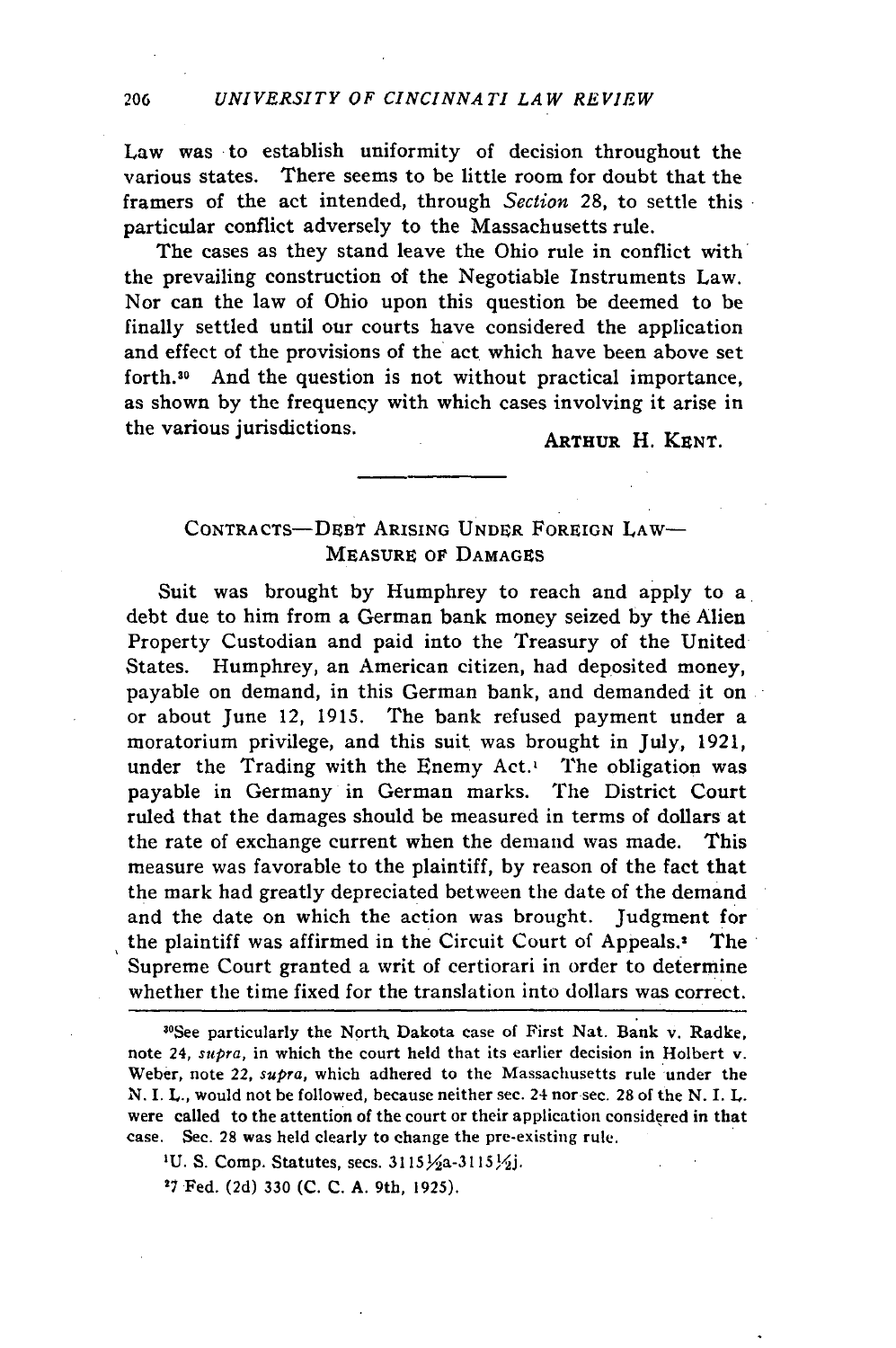Upon the determination of this question the Court was sharply divided. A bare majority of the justices concurred in reversing the judgment in the courts below, the opinion being written by Mr. Justice Holmes. Mr. Justice Sutherland wrote a forceful dissenting opinion, concurred in by three other justices. The majority opinion distinguishes two earlier decisions of the Court: *Hicks v. Guiness3* on the ground that the obligation there involved was a simple debt payable in this country; *Sutherland v. Mayer'* on the ground that it involved a settlement of partnership accounts where one partner was resident in Boston, and part of the partnership funds were here and part abroad. *Die Deutsche Bank Filiale Nurnberg v. Humphrey,* 47 Sup. Ct. 166 (Dec. **13,** 1926).

The position of the majority of the Court cannot be more clearly stated than in the words of the learned justice himself:

"A suit in this country is based upon an obligation existing under the foreign law at the time when the suit is brought, and we assume that when the bank failed to pay on demand its liability was fixed at a certain number of marks both by the terms of the contract and by the German law-but we also assume that it was fixed in marks only, not at the extrinsic value that those marks then had in the commodities or in the currency of another country. On the contrary, we repeat, it was and continued to be a liability in marks alone and was open to satisfaction by the payment of that number of marks, at any time, with whatever interest might have accrued, however much the mark might have fallen in value, as compared with other things. An obligation in terms of the currencv of a country takes the risk of currency fluctuations and whether creditor or debtor profits by the change the law takes no account of it. Obviously in fact a dollar or a mark may have different values at different times but to the law that establishes it it is always the same. If the debt had been due here and the value of dollars had dropped before suit was brought the plaintiff could recover no more dollars on that account. A foreign debtor should be no worse off."

The majority opinion thus holds that the courts below erred in taking the date a cause of action accrued under German law, i. *e.,* the date of demand, as the proper time for the translation of marks into dollars. But it does not in so many words state what it regards as the true rule. The syllabus to the case represents the decision as laying down the rule that the date of the bringing of the action in our courts is the proper date for such translation. And that is given as the gist of the decision in the

<sup>3269</sup> **U.** S. **71,** 46 Sup. Ct. *46,* 70 I,. ed. **168** (1925).

<sup>&#</sup>x27;46 Sup. Ct. 538 (May 24, 1926).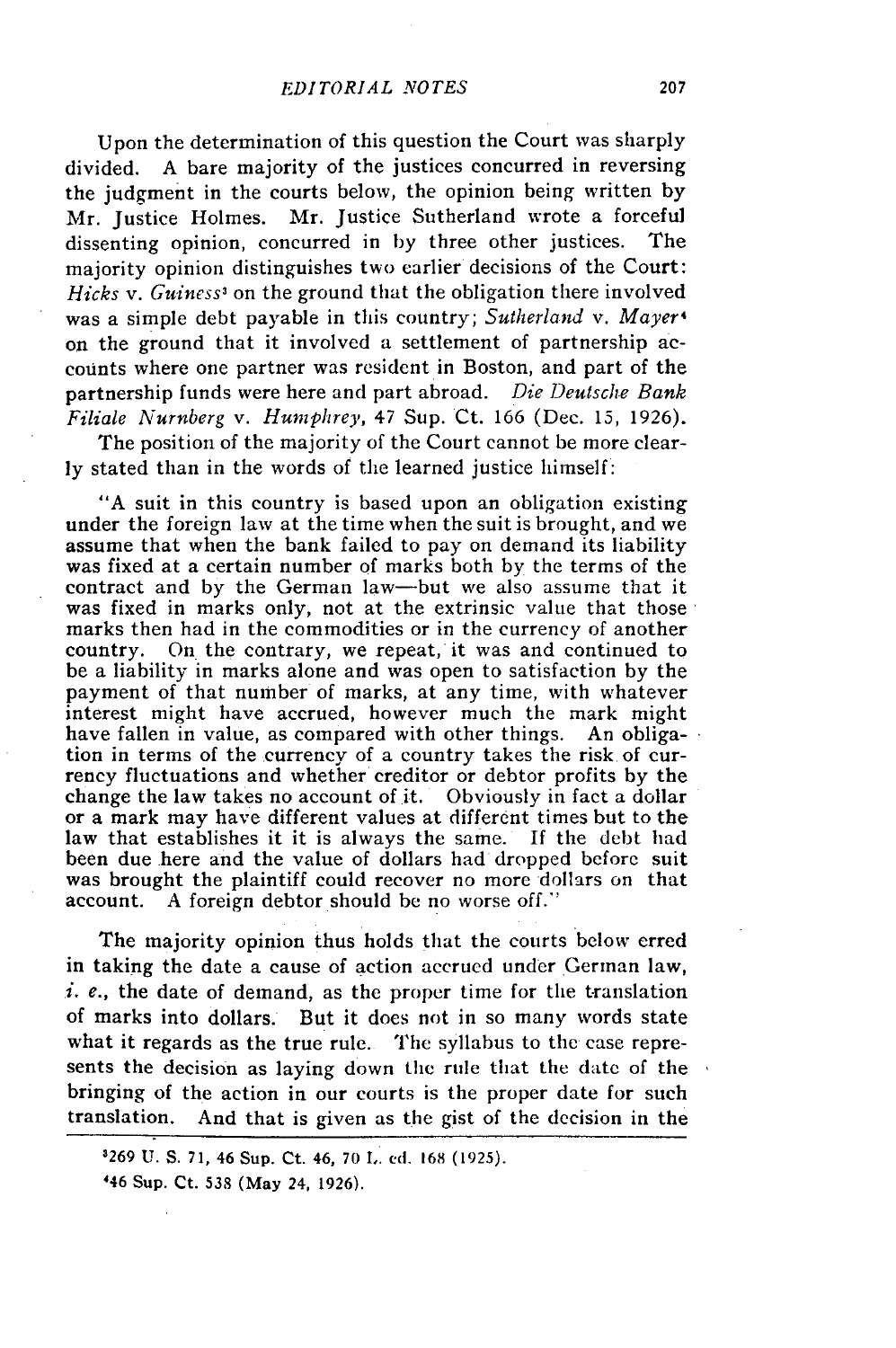report of the case in the American Bar Association Journal for December, 1926, p. 861. On the other hand the dissenting opinion interprets the majority opinion as holding that the date of entry of judgment is the proper date. In view of the considerable time which might elapse between the bringing of the suit and the rendition of judgment, with German currency constantly and rapidly depreciating, it might make a great difference to the plaintiff which of these rules is the one actually adopted by the Court. It is submitted that the logic of Mr. Justice Holmes' argument points clearly to the date of entry of judgment as the correct rule, since under the German law the same number of marks, plus interest for the delay, would satisfy the obligation at the date of entry of judgment as at the date suit is brought.

The dissenting opinion criticises the majority opinion as interpreting too narrowly the decision in *Hicks v. Guiness<sup>5</sup>* where the debt was payable in the United States, and insists that the distinction drawn by Mr. Justice Holmes in the principal case from the fact that the debt was payable in Germany is fallacious; that.the view that the judgment date should govern puts undue emphasis upon the character of the thing to be delivered and ignores completely the time when the delivery was to be made; that there is no good reason for making a distinction between a contract for the payment of marks and one for the delivery of goods in Germany, since, so far as we are concerned, marks are not money but a commodity; that the plaintiff is entitled to be compensated for his loss in our courts, and in dollars, and so it is necessary to ask, When did that loss occur, just as it would be necessary to make that inquiry in order to fix in dollars the value of wheat in a suit to recover for non-delivery of that commodity. In either case, the basis of recovery ought to be the value in dollars of the thing lost at the time of the loss. The opinion then criticises the rule adopted by the majority as uncertain and incapable of uniform application, in that the. amount which the plaintiff will recover under it will depend upon whether suit is promptly brought or promptly prosecuted; whether the defendant interposes dilatory measures; whether the call of the docket is largely in arrears or up-to-date; and in some cases upon whether there is a successful appeal and a new trial, with the consequent annullment of the old judgment and rendition of a new one.

 $\ddotsc$ 

5Note **3,** *supra.*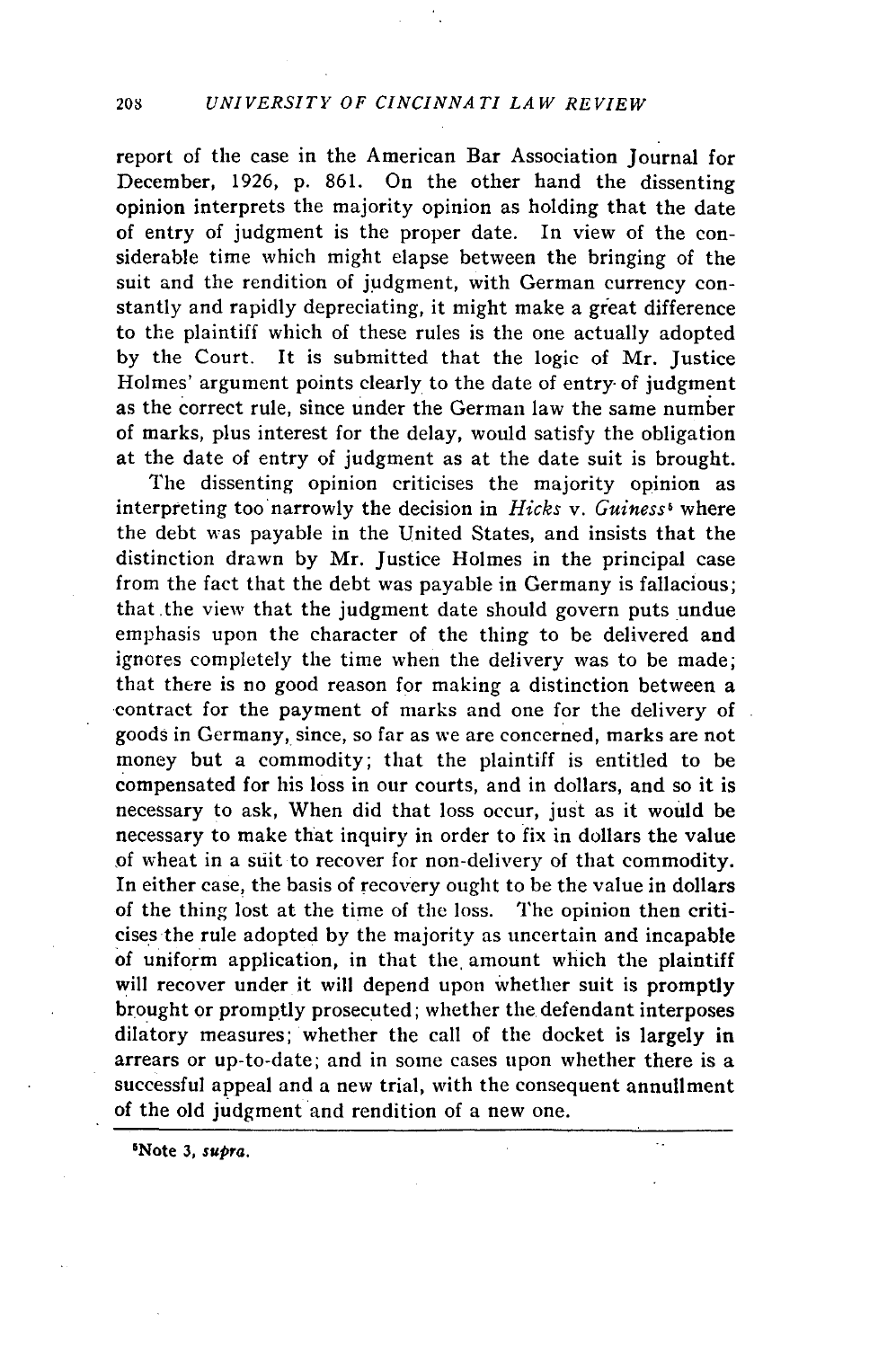That there should be so sharp a division of opinion among the justices upon the question presented is not at all surprising, for many conflicting considerations enter into its solution. There is a similar sharp conflict between the courts of different jurisdictions. At least four distinct rules have been laid down as to the rate of foreign exchange to be taken into account in assessing damages for breach of a foreign contract.<sup>6</sup>

One line of cases, principally in Massachusetts and New York, holds that the current rate of exchange, in an action upon a foreign debt, will not be considered at all in computing the sum due in American dollars, but that the par of exchange should govern.<sup>7</sup> By par of exchange is meant the amount which the standard coin of either country would produce when coined at the mint of the other. The par **of** exchange is not liable to vary, whereas the current rate of exchange may vary extensively. Most of these cases were decided at a time when gold was at a premium. This rule has the advantage of certainty and definiteness, and avoids losses to contracting parties due to depreciation of currencies. The chief objection to it is that it often does violence to the contract of the parties by translating an obligation which by its terms might be satisfied by the payment of one or more legal tender media into, in effect, an obligation to pay gold.

The second rule finding some support in decided cases is that the sum due in American money is to be computed according to the current rate of exchange at the time the action is brought in our courts.<sup>8</sup> This rule has the merit of avoiding any danger of prejudice to the plaintiff due to depreciation of the foreign currency during the considerable period of time which may elapse, for one reason or another, between the filing of suit and entry of judgment, and so avoids one of the principal criticisms made by Mr. Justice Sutherland of the rule adopted in the principal case by the majority opinion. It is also urged in favor of this rule

6 Notes in **II A.** L. R. **363** and **33 A.** L. R. 1285 contain a complete collection of the case authorities.

7 Burgess v. Alliance Ins. Co., 10 Allen (Mass.) 221 (1865), insurance policy on property in foreign country; Reiser v. Parker, **I** Low. Dec. Fed. Cas. **No.** 11,685 (1868), debt for goods sold in England; Ladd v. Arkell, 8 Jones & S. (N. Y.) 150 (1875), ditto; Benners v. Clemens, 58 Pa. 24 (1868), debt contracted in England and payable in English currency; Bush v. Baldrey, **II** Allen (Mass.) 367 (1865); Stringer v. Combs, 62 Me. 160, 16 Am. Rep. 414 **(1873);** Swanson v. Cooke, 45 Barb. (N. Y.) 574 (1866).

<sup>8</sup>Revillon v. Demme, 114 Misc. 1, 185 N. Y. Supp. 443 (1920), action on debt payable in France.

ċ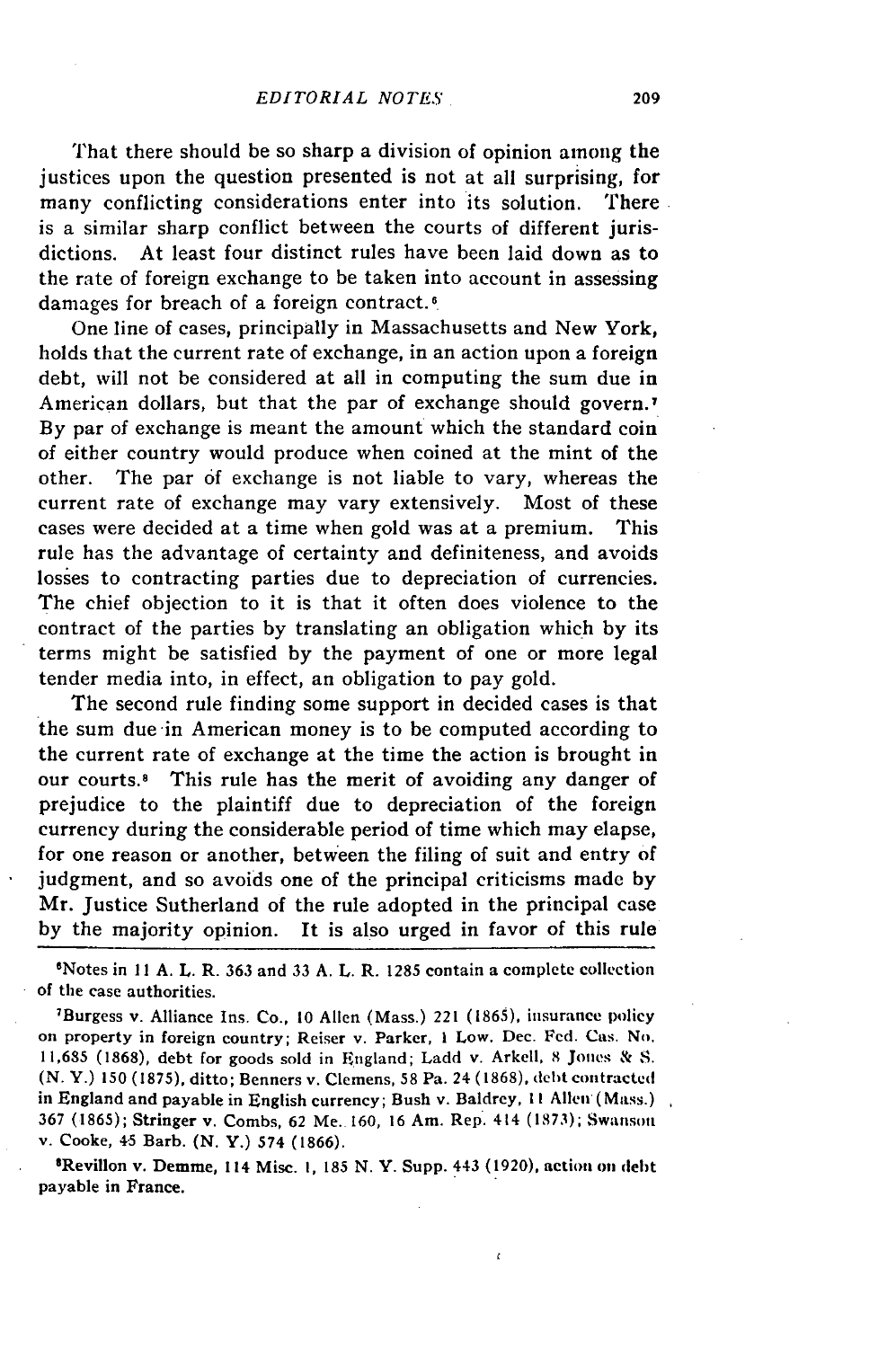that the bringing of the action in an American court is equivalent to a demand of satisfaction here, that it then becomes the duty of the defendant under our law to pay, and that the rights and liabilities of the parties under our law should become crystallized as of that date. But this rule, whatever its practical merits, has not found extensive support in the authorities, and is perhaps difficult to maintain upon theoretical grounds. It does not meet the objection made by Mr. Justice Holmes that, where suit is brought here upon a German contract, it is an obligation created by German law which is being enforced, and the plaintiff should stand in no better position here than he would were he suing in Germany.

In one or two recent cases the contract has expressly provided what rate of exchange should govern. Such contractual provisions have been properly sustained, and the rate of exchange provided in the contract held to govern.<sup>9</sup>

Save for those cases adopting the par of exchange rule, the chief difference in view in the decisions is that represented by the two opinions in the principal case, viz., should the rate of exchange at the time of trial and judgment or at the time of default upon the contract govern. Where the contract is one for the payment of money, *i.* e., a contract creating a debt, the weight of authority is in accord with the majority opinion, and applies the rate of exchange at the time of trial and judgment.<sup>10</sup> But if the contract be one for the delivery of goods or rendition of services, where default in performance gives rise only to liability for unliquidated damages, perhaps the weight of authority is that the rate of

9 Marine Ins. Co. v. McLanahan, 290 Fed. 685 **(C. C.** A. 4th, 1923).

10 Lee v. Wilcocks, 5 Serg. & R. (Pa.) 48 (1819), semble; Marburg v. Marburg, 26 Md. 8, 90 Am. Dec. 84 (1866); Hawes v. Woolcock, 26 Wis. 629 (1870); Robinson v. Hall, 2 How. Pr. (N. Y.) 342 (1864); The Saigon Maru, 267 Fed. 881 **(D. C.** D. Ore., 1920), affirmed in 272 Fed. .799 **(C.** C. A. 9th, 1921); Nickerson v. Soesman, 98 Mass. 364 (1867), action by merchant against factor for breach of contract in refusing to surrender notes and other evidences of indebtedness, court refusing to apply par of exchange rule to such a case; Sirie v. Godfrey, 196 App. Div. 529, 188 N. Y..Supp. 52 (1921); The Hurona, 268 Fed. 910 (S. D. N. Y., 1920); Liberty Nat. Bank v. Burr, **270** Fed. 251 **(H.** D. Pa., 1921); Cropper v. Nelson, Fed. Cas. No. 3,417 (1811). All but one or two of the above cases were actions upon debts payable in foreign countries.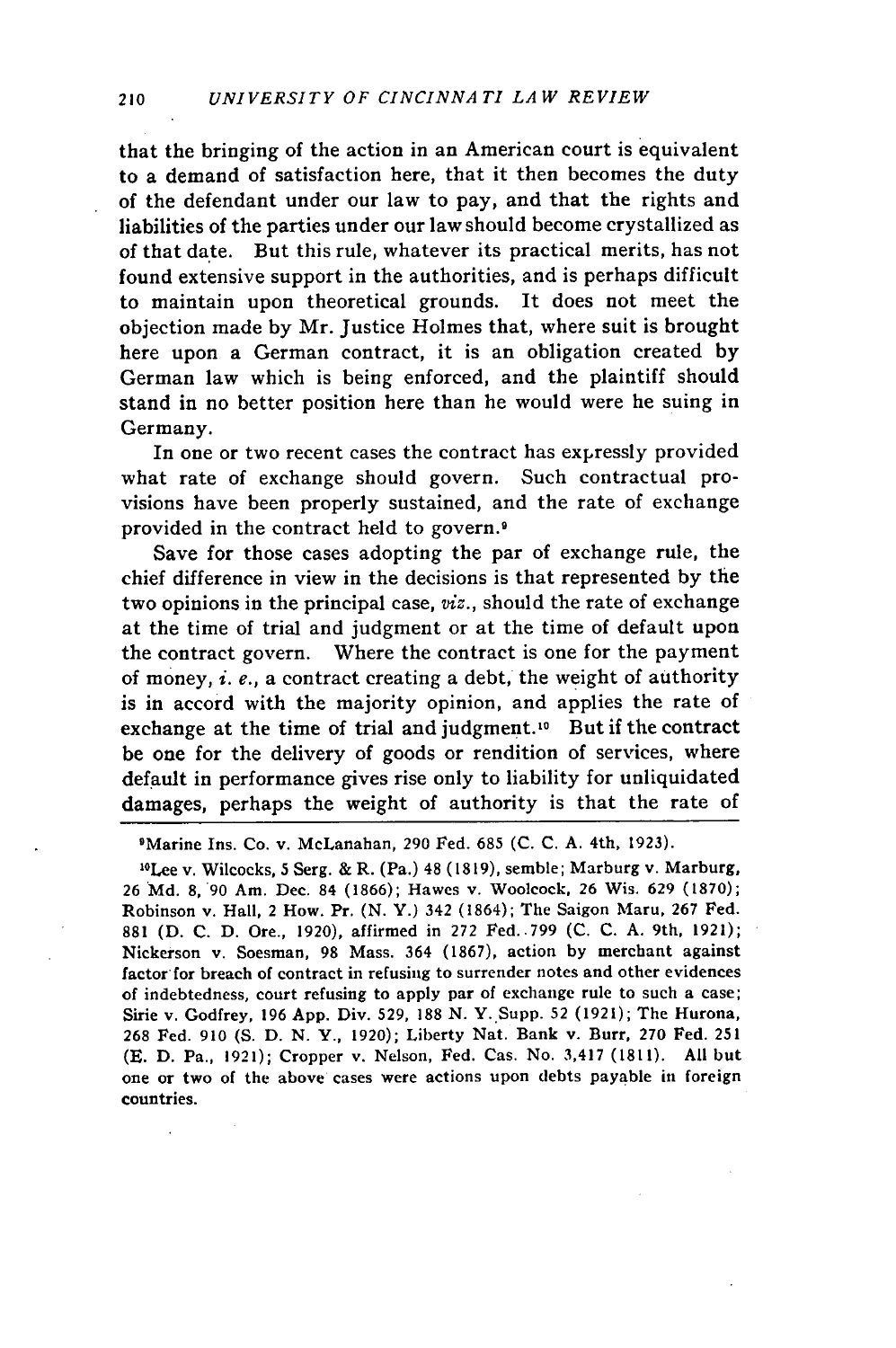exchange at the time of default will apply." A few jurisdictions have not made any such distinction, but apply the rate of exchange at the time of default to both types of cases.<sup>12</sup>

While the distinction between the two kinds of contracts may at first glance seem a plausible one, it is by no means necessary, and it is believed that Mr. Justice Sutherland's argument that the distinction is fallacious is sound. Unless we are to fall victim to the inveterate tendency to conceive of an action of debt as proprietary, rather than contractual, in character, it would seem that an action upon a contract to pay money is just as much an action for damages for non-performance as is an action upon a contract to deliver goods. The only difference is that in the first case the damages are liquidated; in the second, unliquidated. If it be urged that payment of money is always performance of the contract in the one case, but only a substitute for performance in the other, it may be fairly answered that payment of money after the due date is not a performance in any case, but only compensation for failure to perform.13

"'Di Fernando v. Simon Smits & Co., 89 L. J. K. B. N. **S.** 1039 (1920); Barry v. Van Den Hurk, 2 K. B. 709 (1920), where the rule worked to disadvantage of plaintiff through the depreciation of sterling; LeBeaupin v. Crispin, 2 K. B. 714 (1920), where rule again worked to plaintiff's disadvantage **for** the same reason; Page v. Levenson, 281 Fed. 555 (D. C. D. Md., 1922). In all the above cases the action was upon a foreign contract, with damages unliquidated.

The same rule was applied, however, in the following cases where the action was to recover upon a foreign debt claim: Scott v. Bevan, 2 Barn. & Ad. 78, 109 Eng. Reprint (1831); Cash v. Kennion, 11 Ves. Jr. 314, 32 Eng. Reprint 1109 (1805), dictum by Lord Eldon; Butler v. Merchant, Tex. Civ. App. 27 **S.** W. 193 (1894); Hoppe v. Russo-Asiatic Bank, 235 N. Y. 37, 138 N. E. 497 (1923); Gross v. Mendel, 225 N. Y. 633, *121 N.* E. 871 (1918); Dante v. Miniggio, 54 App. D. C. 386, 298 Fed. 845 (C. A. D. C., 1924); Grunwald v. Freese, 4 Cal. Unrep. 182, 34 Pac. 73 (1893).

"Uliendahl v. Pankhurst, W. & Co. 39 Times L. R. 628, 67 Sol. Jo. 791 (1923); Peyrae v. Wilkinson, W. N. 291, 68 Sol. Jo. 253 (1923); Hoppe **v.** Russo-Asiatic Bank, **235** N. Y. **37, 138** N. E. 497 **(1923);** Guiness v. Miller, **291 Fed. 769 (S. D. N.** Y., **1923),** affirmed in **299** Fed. **538 (C. C. A.** 2d, 1924); Dante v. Miniggio, note **11,** *supra.* But *cf.* with the above-cited English cases, Cohn v. Boulken, **36** Times L. R. 767, **67** Sol. Jo. **636 (1920).**

'Guiness v. Miller, note 12, *supra.* The court said: "There is, in **my judg**ment, no sound basis for distinction between torts and contracts to pay fixed sums of money. The confusion arises from the assumption that payment after the due date is performance. But that appears to be untrue. A promise to pay a sum at a given day is not a promise to pay then or later. When the promisor defaults, he fails to perform the only promise he has made, and his liability is asmuch a new creation of the law as though he **had** failed to deliver a chattel;- $\frac{1}{1}$ "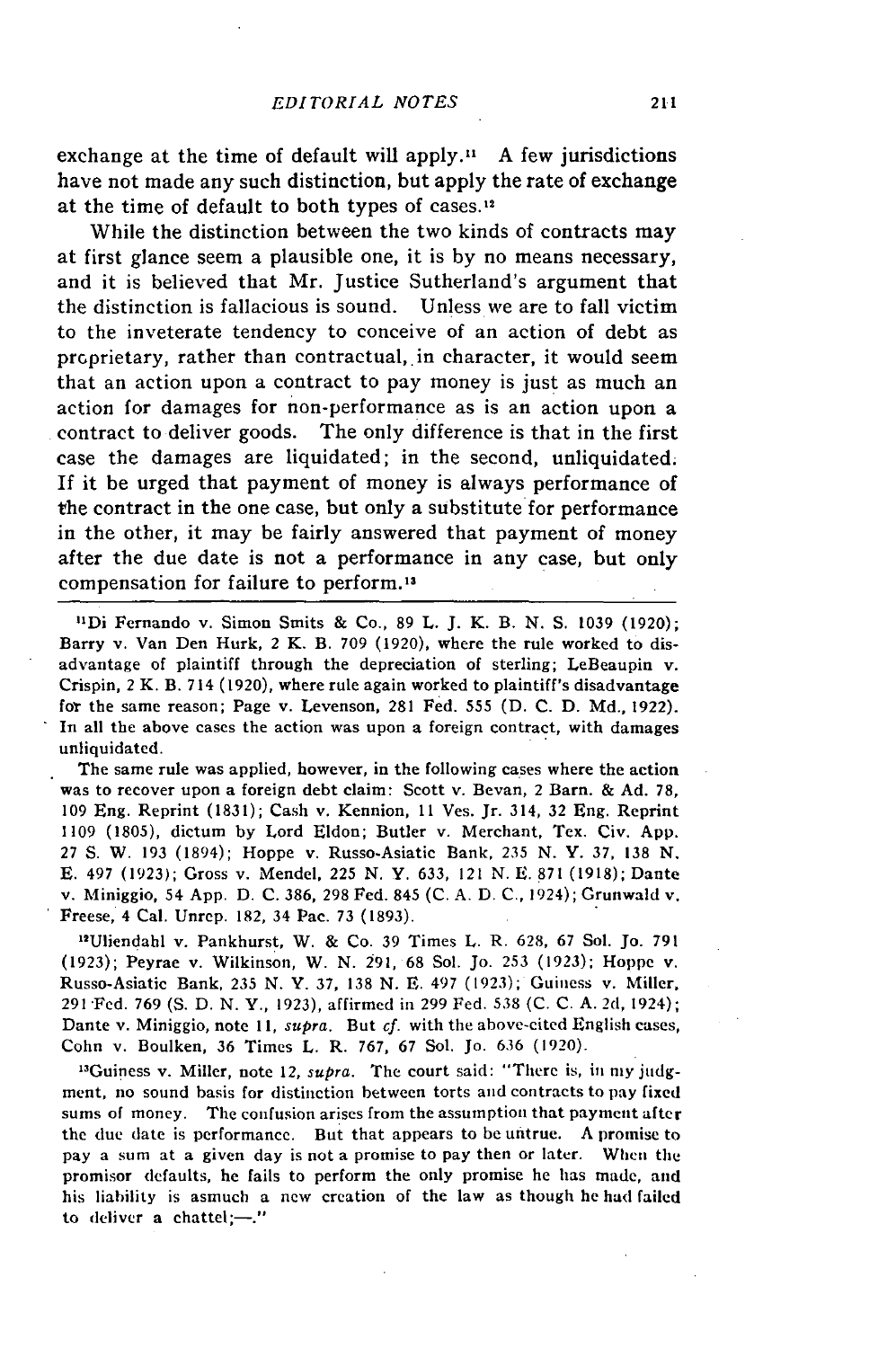#### 212 *UNI VERSITY OF CINCINNA TI LA W REVIEW*

Suppose, for instance, that suit is brought here upon a broken contract for the delivery of one thousand bushels of wheat in Germany at a specified date. We assume that the German law, under accepted principles of the conflict of laws, will be looked to by our courts as governing the obligation and interpretation of the contract, and the measure of damages for non-performance, and that the German law is proved. We further assume that the plaintiff would have been entitled under German law to recover one thousand marks as damages for non-performance if suit had been brought in a German court immediately after default. 14 Would it be urged that, if the plaintiff delayed his suit in Germany until there had been a material depreciation of the mark, he could recover a larger number of marks sufficient to make up for such depreciation? Would not the payment of one thousand marks in legal tender currency, plus whatever amount might be allowed as interest, satisfy the judgment when rendered, provided, of course, it did not call for payment in gold, just as though the contract had called for the payment of one thousand marks in German currency? And if the plaintiff, under the principles of the conflict of laws, should not be allowed to improve his position by suing the party in default in the courts of another jurisdiction in the one case, upon what theory should he be permitted so to improve his position in the other?

But though, for the purposes of the argument, the soundness of this criticism by Mr. Justice Sutherland be conceded, it by no means follows that the rule laid down by the majority opinion is unsound. Rather the error may be in the rule which has been applied in the unliquidated damage cases. We cannot agree that it makes no difference whether the money due under a contract is payable in America or Germany. In the one case, the contract is an American contract, its obligation and interpretation controlled by American law; in the other a German contract, with its obligation and interpretation controlled by German law, at least in the absence of evidence that the parties intended some other law to apply. The issue seems to resolve itself to this-.To what extent, if any, do sound principles of comity obligate

<sup>&</sup>lt;sup>14</sup>As a matter of fact, the German Code makes specific performance the normal remedy in all cases, **and** damages is a purely secondary remedy, to be allowed only where for some reason specific performance cannot **be** obtained. No attempt is here made to determine whether this fact should affect the legal result under the principles of the conflict of laws.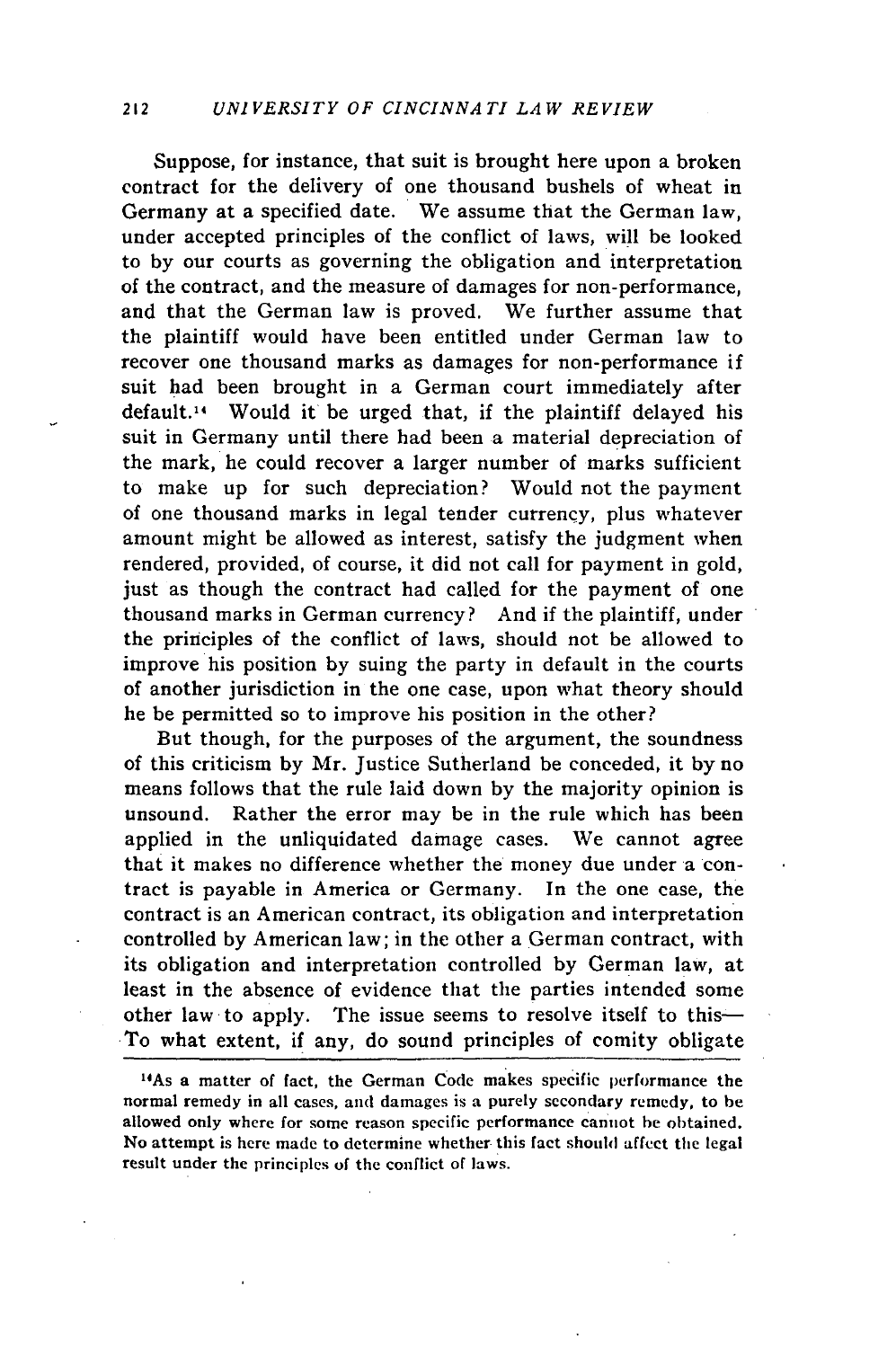our courts to give effect to the legal tender statutes of Germany, where suit is brought upon a German contract? There is, of course, a regrettable lack of agreement among courts as to the fundamental principles of the conflict of laws. Too often there -is a paucity 'of understanding of their meaning and the proper scope of their application, after they have been agreed upon in the abstract. Whether it be a domestic or a foreign contract which is sued upon, it is necessarily our own law which the courts apply. But, in deference to certain more or less definitely defined principles based upon considerations of justice, convenience and practical policy, or, perhaps, better to carry out the presumed intention of the parties, our courts, in determining the obligation and proper interpretation of the foreign contract, look to, or borrow, as it were, the law of the place where the contract was made or the law of the place where it was to be performed, rather than looking to the rules of the local law. And courts quite naturally differ as to how far these considerations of justice and policy require them to go.

The opinion of Mr. Justice Holmes applies rigidly the principle that, where a plaintiff seeks a remedy in our courts upon a foreign cause of action, he can thereby place himself in no more advantageous position, that is, can recover no more, than if he were bringing his suit in the courts of the jurisdiction under whose law the cause of action arose. And since the legal tender laws of Germany would in this case preclude the German courts from taking into account the depreciation of the mark, in determining how many marks would satisfy the defendant's liability upon the broken contract, the above principle requires an American court also to ignore the depreciation. "This rigid application of the principle no doubt works a great hardship upon the plaintiff in the instant case. Furthermore, as the dissenting opinion points out, the amount plaintiff will recover may often be prejudicially affected by the delay in obtaining judgment arising from procedural difficulties, congested court calendars, and dilatory tactics upon the part of the defendant. But this is not the only situation where a plaintiff may be materially injured by the law's' delays. Yet the law, beyond allowing interest in certain cases, does not modify its rules in order to compensate the plaintiff for the loss he has suffered thereby. Moreover, while the rule that the rate of exchange at the time of default applies, would work to the plaintiff's advantage in any case where the foreign currency